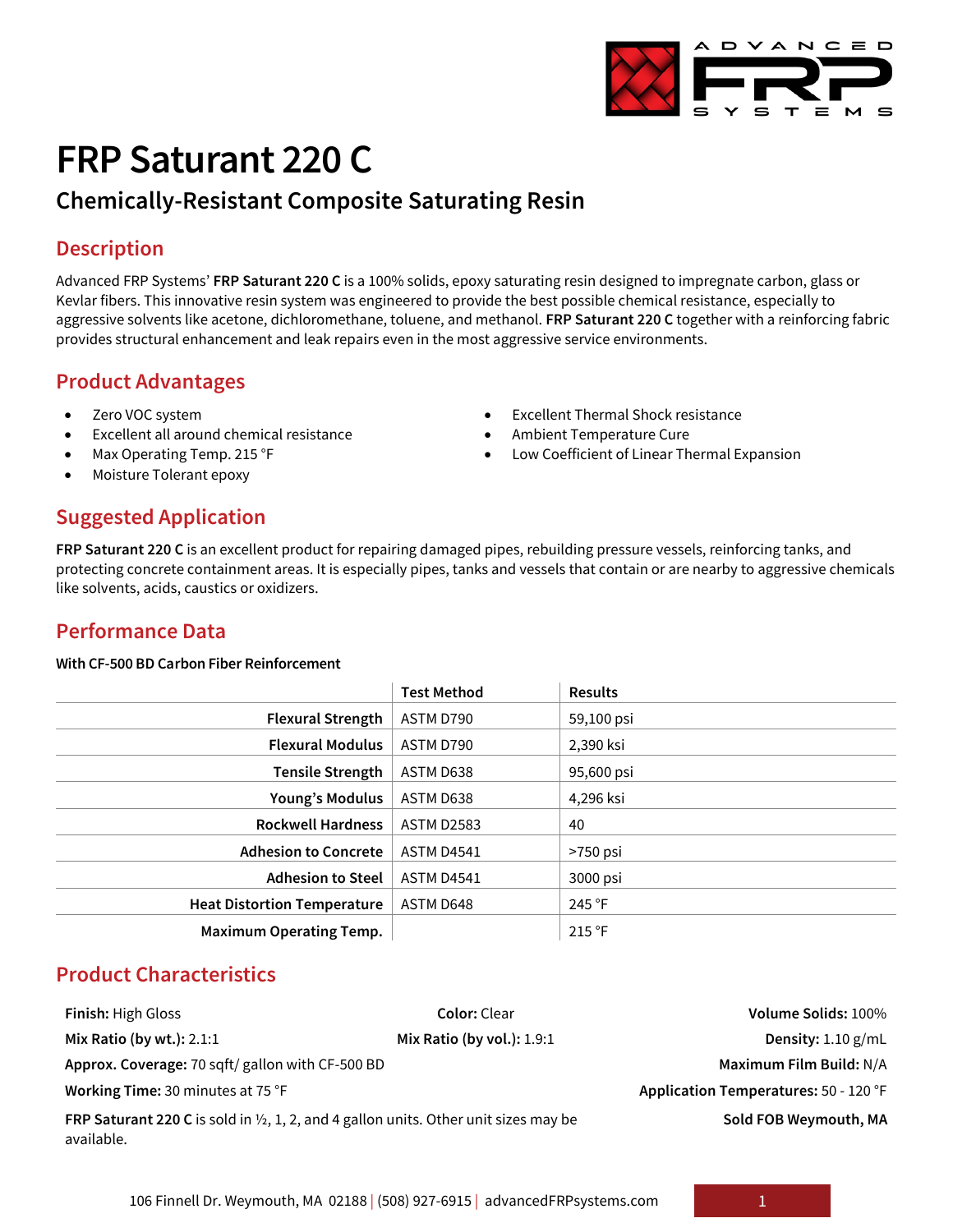

## **Cure Schedule**

| <b>Cures for Application</b>    | 50 °F (10 °C)   | 75 °F (24 °C) | 100 °F (38 °C) |
|---------------------------------|-----------------|---------------|----------------|
| Dry to Touch                    | 9 hours         | 5 hours       | 2 hours        |
| Dry Hard                        | 24 hours        | 12 hours      | 6 hours        |
| Overcoat Window                 | $9 - 168$ hours | 5 - 96 hours  | 2 - 72 hours   |
|                                 |                 |               |                |
| <b>Cures for Service</b>        | 50 °F (10 °C)   | 75 °F (24 °C) | 100 °F (38 °C) |
| Handling                        | 24 hours        | 12 hours      | 6 hours        |
| Return to Service               | N/A hours       | 48 hours      | 24 hours       |
| <b>Full Mechanical Strength</b> | N/A hours       | 96 hours      | 72 hours       |

*Contact Advanced FRP Systems for Elevated temperature post-cure information. Elevated temperature cures will increase chemical resistance, raise heat distortion temperature, and reduce return to service time.*

## **Application Information**

*All Advanced FRP Systems products should be installed by a certified applicator or with direct oversight by Advanced FRP Systems, Inc. This data sheet provides general application guidelines for FRP Saturant 220 C.*

*Contact Advanced FRP Systems for more information if your project has detailed coating specifications.* 

Ensure air and substrate temperatures are between 50 - 120 °F and relative humidity is below 95%. Follow surface preparation guidelines below prior to coating.

Prior to applying composite reinforcement, the surface to be reinforced must be smooth and free of pits, voids, or other imperfections. Repair and rebuild damaged substrates with **Advanced FRP Repair Putty**, **FRP Tack Coat 110 HT**, or **Steel-Stik.**

Pour all of Part A – Hardener into Part B – Base and mix with low speed power agitator for 2-3 minutes. Using a paint stick or spatula, thoroughly scrape sides and bottom of unit. Mix with power mixer for an additional 2 minutes. Do not dilute Advanced FRP products.

Ensure surface is properly prepared and vertical and overhead areas have **Tack Coat 110 HT** applied as directed.

**Hand Saturation:** Pre-saturate the reinforcing fabric by rolling it out onto a saturation table, then pouring the mixed 220 C directly onto the fabric. The liquid should be moved around the fabric until the entire surface is visibly saturated. Flip the fabric over and saturate from the back side, then roll up onto an application roll.

**Saturation Machine:** Saturation machine shall not be used by a contractor that has not been trained in its proper use by Advanced FRP Systems. The saturation machine can only be used for fabrics up to 25 inches in width. Larger width fabrics must be hand saturated. Contact Advanced FRP Systems for information on technical oversight and use of saturation machine.

## **Surface Preparation**

**Steel (Immersion Service):** Remove all oil and grease from surface with an SSPC-SP 1 Solvent Wipe prior to blasting. Abrasive Blast to an SSPC-SP 10 Near white metal blast with a sharp angular profile of 2 – 3 mils (50 – 75 microns).

**Steel (External Reinforcement):** Remove all oil and grease from surface with an SSPC-SP 1 Solvent Wipe. Minimum surface preparation of SSPC-SP 2 Hand Tool Cleaning must be performed. For enhanced performance, an SSPC-SP 6 Commercial Blast Cleaning with an angular surface profile of 1.5+ mils should be used.

**Concrete (Immersion/Secondary Containment):** Refer to SSPC-SP 13/NACE No. 6, Section 4.3.1 or ICRI No. 310.2, CSP 1-3 for concrete preparation guidelines. Surface should be thoroughly cleaned and dry. Concrete and mortar must be cured at least 28